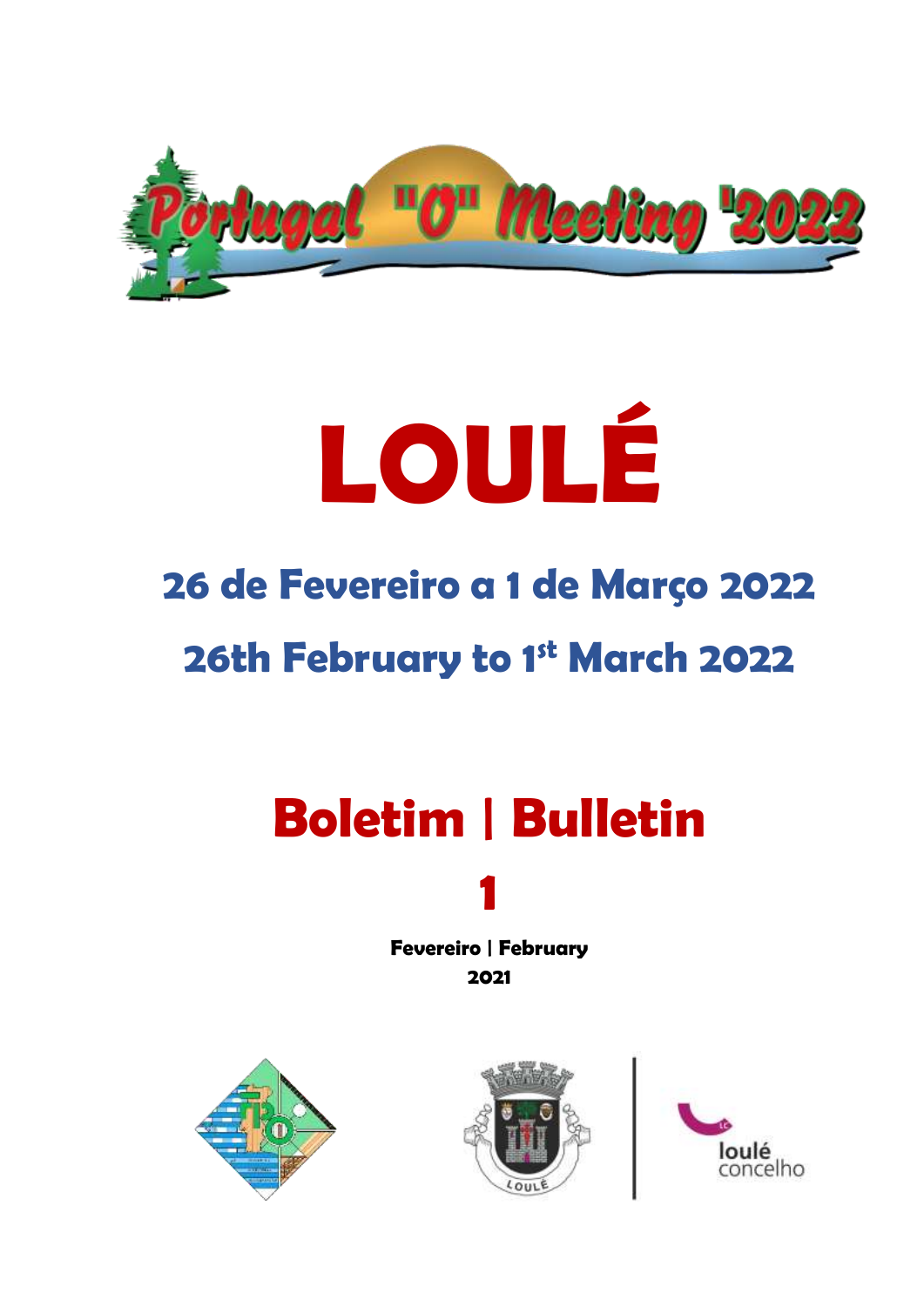# **Apresentação |** *Introduction*

A Federação Portuguesa de Orientação-FPO, em parceria com muitos dos seus clubes, vai organizar o Portugal "O" Meeting, a maior prova da orientação em Portugal.

Desde a primeira hora que as entidades locais mostraram toda a disponibilidade para em conjunto com a FPO organizar um evento de qualidade e que satisfaça todos os que nos irão visitar.

O Portugal "O" Meeting é um evento de orientação pedestre, integrado no Ranking da Federação Internacional de Orientação (IOF) e no Ranking da Taça de Portugal da Federação Portuguesa de Orientação - FPO. É um evento aberto a pessoas de qualquer idade, podendo participar nos escalões de competição ou nos escalões abertos, individualmente ou em grupo.

Convidamos todos amantes da Orientação a participar neste evento, dando desde já as boas vindas.

The POF (Portuguese Orienteering Federation), in partnership with many Portuguese clubs, will organize Portugal "O" Meeting, the greatest event of orienteering in Portugal.

Since day one, local authorities showed all the availability to jointly with POF to organize a quality event that satisfies all who will visit us.

The Portugal "O" Meeting is a pedestrian orienteering event, integrated into the World Ranking of the International Orienteering Federation (IOF) and in the Portuguese Cup ranking of POF. It is an event open to people of any age, being able to participate either in competition or open classes, individually or in a group.

We invite all Orienteering lovers to participate in this event, wishing them, since now, a hearty welcome.

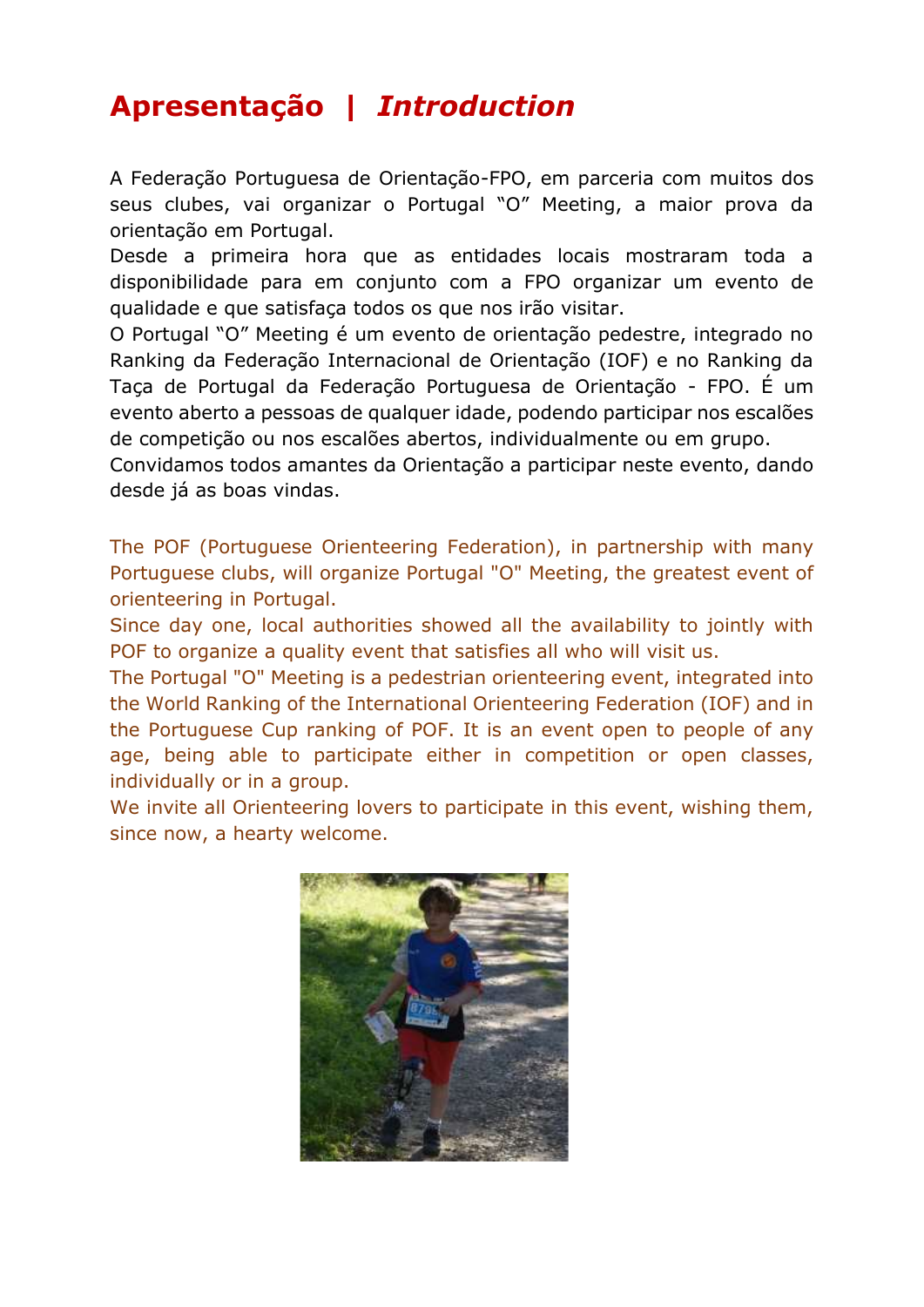### **Programa Provisório do Evento** *Preliminary Event Programme*

#### **07 de fevereiro**

Final do 1º prazo de inscrições com preços vantajosos

#### **11 de fevereiro**

Término das inscrições nos escalões de competição e inscrições online. Para os escalões abertos as inscrições devem ser efetuadas via email para [entries@pom.pt](mailto:entries@pom.pt) .

São aceites inscrições nos escalões abertos até ao dia da prova mas sempre mediante a disponibilidade de mapa.

#### **24 de fevereiro**

15h00 – Abertura do secretariado 20h00 - Encerramento do secretariado

#### **25 de fevereiro**

08h30 - Abertura do secretariado em Loulé 08h30 / 16h00 – Evento modelo 22h00 - Encerramento do secretariado

#### **26 de fevereiro**

08h00 - Abertura do secretariado 11h00 - Distância Média (DM) 11h30 / 13h30 - Partidas dos escalões abertos e de formação

#### **27 de fevereiro**

08h00 - Abertura do secretariado 09h00 - Distância Longa (DL) - WRE 09h30 / 11h30 - Partidas dos escalões abertos e de formação 15h00 - Entrega de prémios WRE (previsão) 19h00 – Sprint noturno

#### **28 de fevereiro**

- 08h00 Abertura do secretariado
- 09h00 Distância média
- 09h30 / 11h30 Partidas dos escalões abertos e de formação
- 18h30 Sprint noturno
- 20h00 Entrega de prémios do sprint

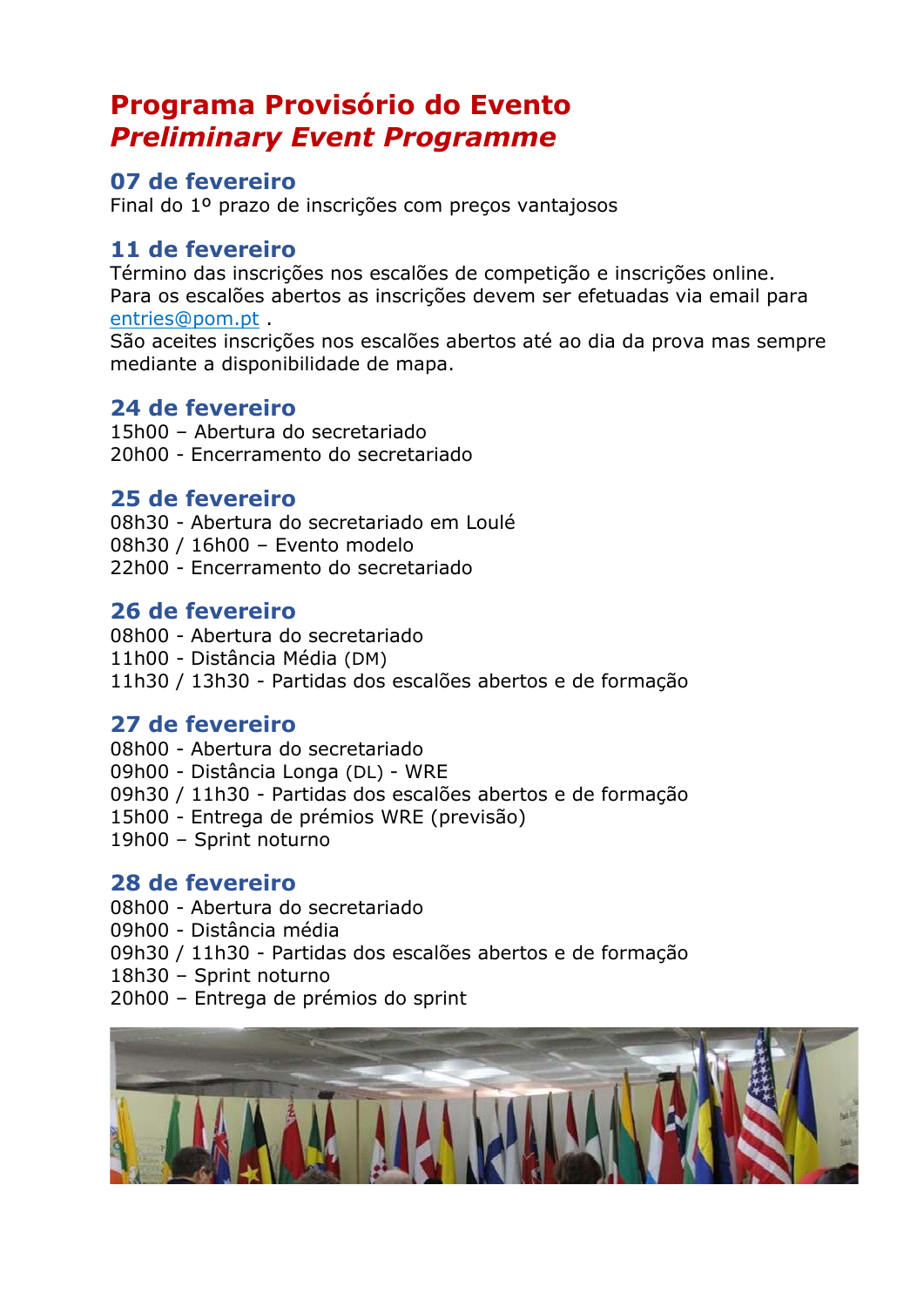#### **1 de março**

- 08h00 Abertura do secretariado
- 09h00 Distância média+ Início do *Chasing Start* WE / ME
- 09h15 Inicio das partidas dos restantes escalões de competição
- 09h30 / 10h30 Partidas dos escalões abertos e de formação
- 10h00 *Mass Start* para WE e ME
- 10h30 Distância média+ Início do *Chasing Start* MSE
- 11h30 *Mass Start* para MSE
- 13h30 Entrega de prémios e encerramento do POM 2021

#### February, 7<sup>th</sup>

1st entries deadline with lower prices.

#### **February, 11th**

Final entries deadline in competition classes and for online entries. For open classes, entries must be sent by email to [entries@pom.pt](mailto:entries@pom.pt) Entries for Open Classes are accepted until the day of the event but always subject of map availability.

#### **February, 24th**

15h00 - Event centre opening 20h00 - Event centre closing

#### **February, 25th**

08h30 - Event centre opening 08h30 / 16h00 - Model event 22h00 - Event centre closing

#### **February, 26th**

08h00 - Event centre opening 11h00 – Middle distance (MD) 11h30 / 13h30 - Start for open classes and training courses

#### **February, 27th**

08h00 - Event centre opening 09h00 – Long distance (LD) / WRE 09h30 / 11h30 - Start for open classes and training courses 15h00 - WRE prize giving ceremony (planned) 19h00 – Night sprint

#### **February, 28th**

08h00 - Event centre opening 09h00 – Middle distance 09h30 / 11h30 - Start for open classes and training courses 18h30 – Night sprint 20h00 – Sprint prize giving ceremony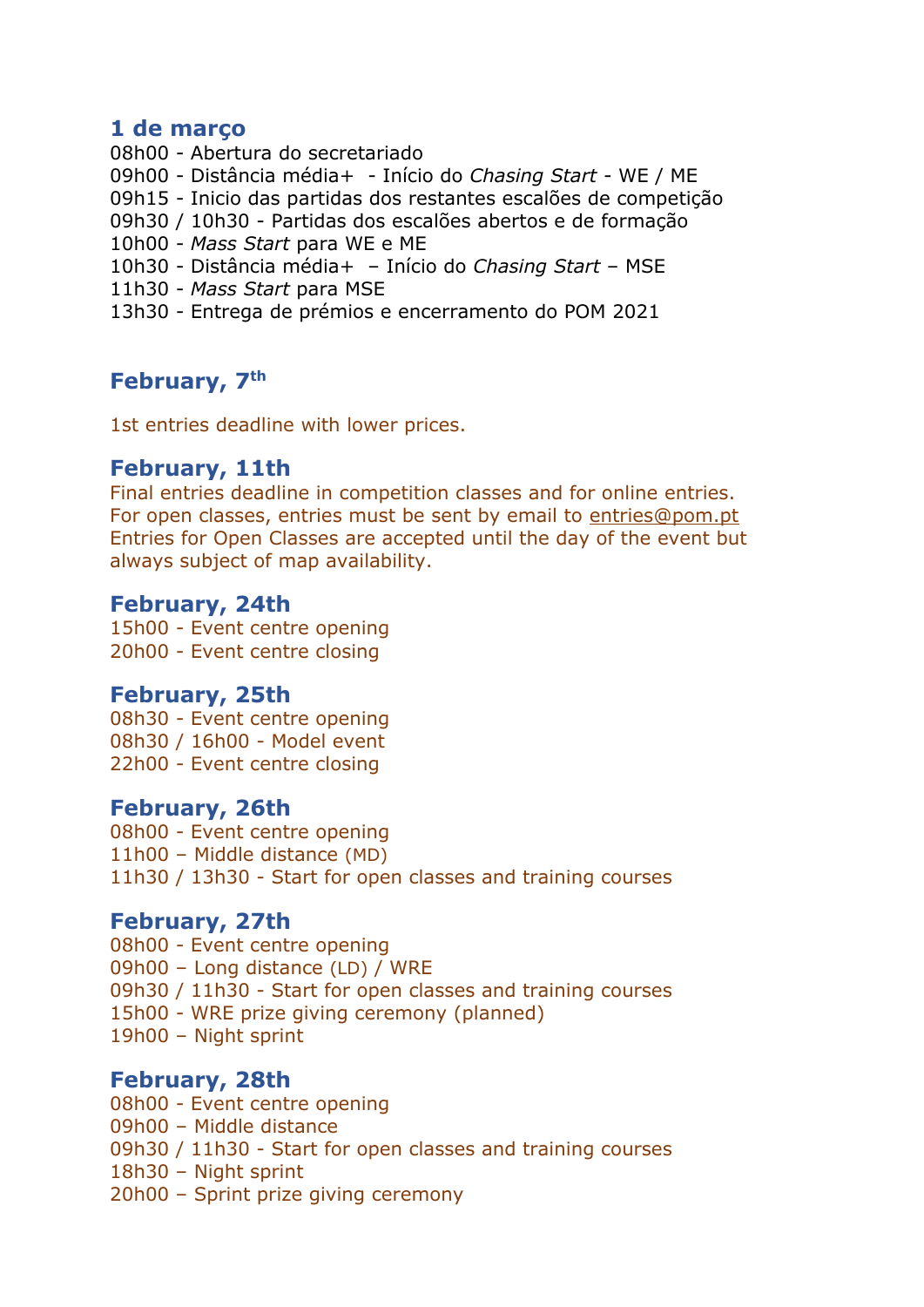#### **March, 1st**

- 08h00 Event centre opening
- 09h00 Middle distance+ Beginning of Chasing Start WE / ME
- 09h15 Start for other competition classes
- 09h30 / 11h30 Start for open classes and training courses
- 10h00 Mass Start for WE / ME
- 10h30 Middle distance+ Beginning of Chasing Start MSE
- 11h30 Mass Start for MSE
- 13h30 POM 2021 prize giving ceremony

# **Localizações |** *Location Map*



# **Informações Gerais |** *General Information*

#### **Preços por percurso\* |** *Fees by course***\***

#### **DM e DL | MD and LD**

#### **Filiados na FPO+FEDO | FPO+FEDO licences**

- Elite: €7,00
- Adulto/Adult: €6,00
- Jovem  $( $20 \text{ anos}$ )/Youth ( $20 \text{ years}$ ):  $\epsilon$ 3.00)$

#### **Outros praticantes | Other athletes**

- Elite: €13,00
- Adulto | Adult: €12,00
- Adulto em classe aberta | Adult in open class: €6,00
- Jovem  $(< 20$  anos) | Youth  $(< 20$  years): €5,00

#### **Sprint**

#### **Filiados na FPO+FEDO | FPO+FEDO licences**

- Elite/Elite: €5,00
- Adulto/Adult: €5,00
- Jovem (< 20 anos) | Youth (< 20 years): €2,50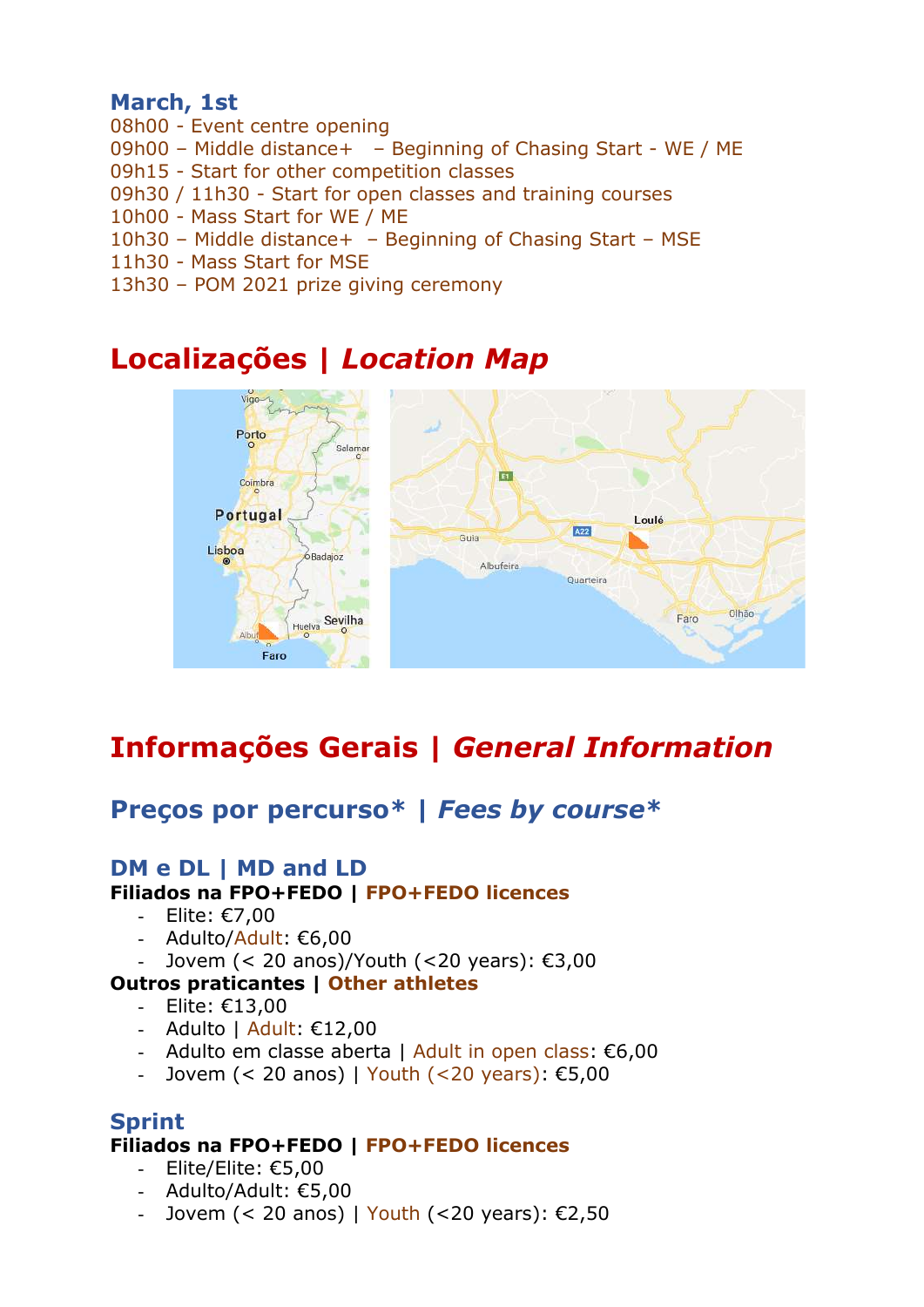#### **Outros praticantes | Other athletes**

- Elite: €7,00
- Adulto | Adult: €6,00
- Adulto em classe aberta | Adult in open class: €5,00
- Jovem (< 20 anos) | Youth (<20 years): €4,00

#### **Evento modelo | Model event:** €5,00

*\* Preços até ao dia 7 de fevereiro (de 7 a 11 de fevereiro agrava 50%)* Fees until February 7th (between 7th and 11th there's a 50% surcharge)

#### **Classes |** *Classes*

M/W10, MW12, M/W14, M/W16, M/W18, M/W20, MSE, M/WE, M/W21A, M/W21B, M/W35, M/W40, M/W45, M/W50, M/W55, M/W60, M/W65, M/W70, M/W75, M/W80, M/W85, M/W90, Easy short, Difficult Short, Easy Long, Difficult Long.

#### **Sistema de Controlo |** *Control System*

- O sistema de controlo utilizado será o SPORTident;
- O modo *contactless* AIR+ estará ativo em todas as etapas de Floresta e Sprint;
- Quem não possuir um SIAC pode utilizar o seu SICard como habitual;
- A organização terá SIAC's disponíveis para alugar a quem desejar usar este sistema;
- A taxa de aluguer de um SIAC tem o valor fixo de 10€ independentemente do número de etapas. (necessário deixar caução de €80,00);
- Quem pretender alugar um SIAC deverá proceder à sua reserva, enviando um email para [entries@pom.pt](mailto:entries@pom.pt) até 11 de fevereiro.
- The control system used will be SPORTident;
- Contactless AIR+ mode will be active on all forest and sprint races;
- Anyone who does not own a SIAC can use any other SI-Card with no problem;
- The organization will have SIAC's for rent if you want to experience the contactless system;
- The rent fee for the SIAC is 10€, fixed price regardless of the number of stages (deposit of  $\epsilon$  80.00 required);
- If you want to rent and SIAC a reservation must be made until the  $11<sup>th</sup>$ of February to the email [entries@pom.pt.](mailto:entries@pom.pt)